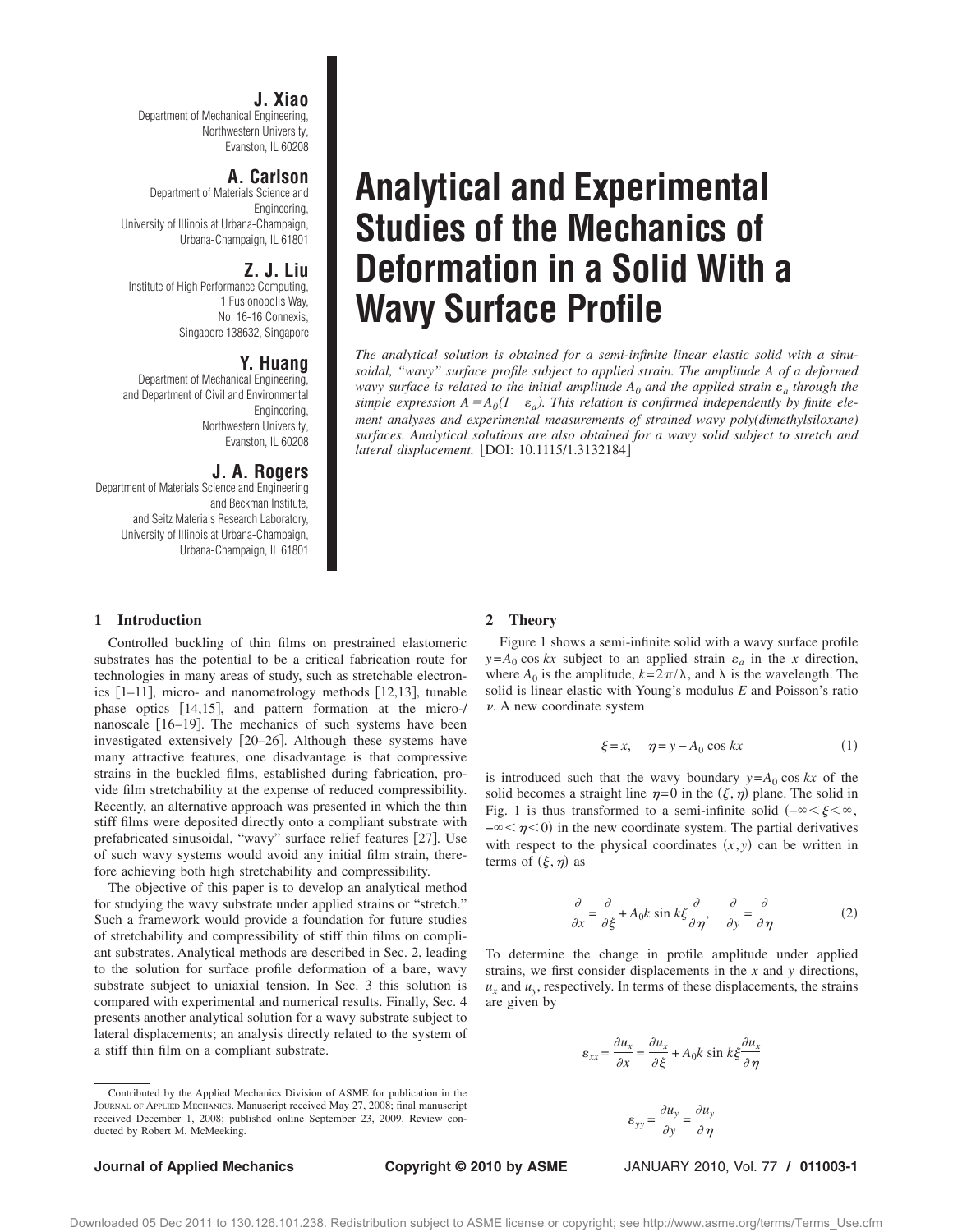

**Fig. 1 A solid with wavy surface subject to the applied strain** *ε***<sub>a</sub>. The wavelength is** λ and initial amplitude is  $A_0$ .

$$
2\varepsilon_{xy} = \frac{\partial u_x}{\partial y} + \frac{\partial u_y}{\partial x} = \frac{\partial u_x}{\partial \eta} + \frac{\partial u_y}{\partial \xi} + A_0 k \sin k \xi \frac{\partial u_y}{\partial \eta}
$$
 (3)

Substrate stresses can be obtained via the linear elastic relation for plain-strain deformation

$$
\sigma_{xx} = \frac{E}{(1+\nu)(1-2\nu)}[(1-\nu)\varepsilon_{xx} + \nu\varepsilon_{yy}]
$$

$$
\sigma_{yy} = \frac{E}{(1+\nu)(1-2\nu)}[(1-\nu)\varepsilon_{yy} + \nu\varepsilon_{xx}]
$$

$$
\sigma_{xy} = \frac{E}{1+\nu}\varepsilon_{xy}
$$
(4)

For plane-stress deformation,  $E$  and  $\nu$  are replaced by  $E(1)$ +2 $\nu$ )/(1+ $\nu$ )<sup>2</sup> and  $\nu$ /(1+ $\nu$ ), respectively.

Substitution of Eqs.  $(3)$  and  $(4)$  into the equilibrium equation -5, given as

$$
\frac{\partial \sigma_{xx}}{\partial \xi} + A_0 k \sin k \xi \frac{\partial \sigma_{xx}}{\partial \eta} + \frac{\partial \sigma_{xy}}{\partial \eta} = 0
$$
  

$$
\frac{\partial \sigma_{xy}}{\partial \xi} + A_0 k \sin k \xi \frac{\partial \sigma_{xy}}{\partial \eta} + \frac{\partial \sigma_{yy}}{\partial \eta} = 0
$$
 (5)

yields the following two partial differential equations for  $u_x$  and *uy*:

$$
(1-2\nu)\left(\frac{\partial^2 u_x}{\partial \xi^2} + \frac{\partial^2 u_x}{\partial \eta^2}\right) + \frac{\partial}{\partial \xi}\left(\frac{\partial u_x}{\partial \xi} + \frac{\partial u_y}{\partial \eta}\right) + A_0 k \sin k\xi \left[4(1 - \nu)\frac{\partial^2 u_x}{\partial \xi \partial \eta} + \frac{\partial^2 u_y}{\partial \eta^2}\right] + 2(1-\nu)A_0 k^2 \cos k\xi \frac{\partial u_x}{\partial \eta} + 2(1 - \nu)A_0^2 k^2 \sin^2 k\xi \frac{\partial^2 u_x}{\partial \eta^2} = 0
$$
  

$$
(1-2\nu)\left(\frac{\partial^2 u_y}{\partial \xi^2} + \frac{\partial^2 u_y}{\partial \eta^2}\right) + \frac{\partial}{\partial \eta}\left(\frac{\partial u_x}{\partial \xi} + \frac{\partial u_y}{\partial \eta}\right) + A_0 k \sin k\xi \left[2(1 - \nu)\frac{\partial^2 u_y}{\partial \xi \partial \eta} + \frac{\partial^2 u_x}{\partial \eta^2}\right] + (1-2\nu)A_0 k^2 \cos k\xi \frac{\partial u_y}{\partial \eta} + (1 - 2\nu)A_0^2 k^2 \sin^2 k\xi \frac{\partial^2 u_y}{\partial \eta^2} = 0
$$
 (6)

Boundary conditions for the system include a traction-free top surface of the solid such that

$$
\boldsymbol{n} \cdot \begin{pmatrix} \sigma_{xx} & \sigma_{xy} \\ \sigma_{xy} & \sigma_{yy} \end{pmatrix} = 0 \quad \text{at} \quad \boldsymbol{\eta} = 0 \tag{7}
$$

where  *represents the unit normal on the surface and is in the* direction  $(A_0 k \sin kx, 1)$ . This direction is equivalent to  $(A_0 k \sin k \xi, 1)$ . Simplifying these boundary conditions yield the expressions

$$
A_0 k \sin k \xi \sigma_{xx} + \sigma_{xy} = 0, \quad A_0 k \sin k \xi \sigma_{xy} + \sigma_{yy} = 0 \quad \text{at} \quad \eta = 0
$$
\n(8)

Remote boundary conditions require  $\varepsilon_{xx}|_{\eta \to -\infty} = \varepsilon_a$  due to the applied strain and vanishing tractions, i.e.,  $\sigma_{xy} = 0$  and  $\sigma_{yy} = 0$ .

For small amplitude  $(A_0 \le \lambda)$ , or equivalently  $A_0 k \le 1$ , the perturbation method is used to write the displacements as

$$
u_x = u_x^{(0)} + (A_0 k)u_x^{(1)} + (A_0 k)^2 u_x^{(2)} + \cdots
$$
  

$$
u_y = u_y^{(0)} + (A_0 k)u_y^{(1)} + (A_0 k)^2 u_y^{(2)} + \cdots
$$
 (9)

By sorting terms according to the power of  $A_0k$ , substitution of Eq.  $(9)$  into the equilibrium equation  $(6)$  and boundary condition -8 leads to the following partial differential equations and boundary conditions for  $u_x^{(i)}$  and  $u_y^{(i)}$  (*i*=0,1,2,...) under plane-strain deformation.

For zeroth (leading) order,

$$
(1 - 2\nu) \left( \frac{\partial^2 u_x^{(0)}}{\partial \xi^2} + \frac{\partial^2 u_x^{(0)}}{\partial \eta^2} \right) + \frac{\partial}{\partial \xi} \left( \frac{\partial u_x^{(0)}}{\partial \xi} + \frac{\partial u_y^{(0)}}{\partial \eta} \right) = 0
$$
  

$$
(1 - 2\nu) \left( \frac{\partial^2 u_y^{(0)}}{\partial \xi^2} + \frac{\partial^2 u_y^{(0)}}{\partial \eta^2} \right) + \frac{\partial}{\partial \eta} \left( \frac{\partial u_x^{(0)}}{\partial \xi} + \frac{\partial u_y^{(0)}}{\partial \eta} \right) = 0 \quad (10a)
$$

$$
\frac{\partial u_x^{(0)}}{\partial \eta} + \frac{\partial u_y^{(0)}}{\partial \xi} = 0, \quad \nu \frac{\partial u_x^{(0)}}{\partial \xi} + (1 - \nu) \frac{\partial u_y^{(0)}}{\partial \eta} = 0, \quad \text{at} \quad \eta = 0
$$
\n(10b)

$$
\frac{\partial u_x^{(0)}}{\partial \eta} + \frac{\partial u_y^{(0)}}{\partial \xi} = 0, \quad \nu \frac{\partial u_x^{(0)}}{\partial \xi} + (1 - \nu) \frac{\partial u_y^{(0)}}{\partial \eta} = 0, \quad \text{at} \quad \eta \to -\infty
$$
\n(10*c*)

$$
\frac{\partial u_x^{(0)}}{\partial \xi} = \varepsilon_a, \quad \text{at} \quad \eta \to -\infty \tag{10d}
$$

For first order,

 $\overline{(}$ 

$$
(1 - 2\nu) \left( \frac{\partial^2 u_x^{(1)}}{\partial \xi^2} + \frac{\partial^2 u_x^{(1)}}{\partial \eta^2} \right) + \frac{\partial}{\partial \xi} \left( \frac{\partial u_x^{(1)}}{\partial \xi} + \frac{\partial u_y^{(1)}}{\partial \eta} \right)
$$
  

$$
= -\sin k \xi \left[ 4(1 - \nu) \frac{\partial^2 u_x^{(0)}}{\partial \xi \partial \eta} + \frac{\partial^2 u_y^{(0)}}{\partial \eta^2} \right] - 2(1 - \nu) k \cos k \xi \frac{\partial u_x^{(0)}}{\partial \eta}
$$
  

$$
(1 - 2\nu) \left( \frac{\partial^2 u_y^{(1)}}{\partial \xi^2} + \frac{\partial^2 u_y^{(1)}}{\partial \eta^2} \right) + \frac{\partial}{\partial \eta} \left( \frac{\partial u_x^{(1)}}{\partial \xi} + \frac{\partial u_y^{(1)}}{\partial \eta} \right)
$$

$$
\begin{aligned}\n &\quad \left( \begin{array}{cc} \frac{\partial \xi^2}{\partial \eta^2} & \frac{\partial \eta}{\partial \eta} \end{array} \right) \\
&= -\sin k \xi \left[ 2(1 - 2\nu) \frac{\partial^2 u_y^{(0)}}{\partial \xi \partial \eta} + \frac{\partial^2 u_x^{(0)}}{\partial \eta^2} \right] - (1 - 2\nu)k \cos k \xi \frac{\partial u_y^{(0)}}{\partial \eta} \\
&\quad (11a)\n \end{aligned}\n \end{aligned}
$$

$$
\frac{\partial u_x^{(1)}}{\partial \eta} + \frac{\partial u_y^{(1)}}{\partial \xi} = -\frac{\sin k\xi}{(1 - 2\nu)} \left[ 2(1 - \nu) \frac{\partial u_x^{(0)}}{\partial \xi} + \frac{\partial u_y^{(0)}}{\partial \eta} \right] \text{ and}
$$
  

$$
(1 - \nu) \frac{\partial u_y^{(1)}}{\partial \eta} + \nu \frac{\partial u_x^{(1)}}{\partial \xi} = -\frac{\sin k\xi}{2} \left[ \frac{\partial u_x^{(0)}}{\partial \eta} + (1 - 2\nu) \frac{\partial u_y^{(0)}}{\partial \xi} \right] \text{ at } \eta = 0
$$
  
(11*b*)

$$
\frac{\partial u_x^{(1)}}{\partial \eta} + \frac{\partial u_y^{(1)}}{\partial \xi} = -\sin k \xi \frac{\partial u_y^{(0)}}{\partial \eta} \text{ and}
$$
  

$$
(1 - \nu) \frac{\partial u_y^{(1)}}{\partial \eta} + \nu \frac{\partial u_x^{(1)}}{\partial \xi} = -\nu \sin k \xi \frac{\partial u_x^{(0)}}{\partial \eta} \text{ at } \eta \to -\infty \text{ (11c)}
$$

For second order,

#### **Transactions of the ASME**

Downloaded 05 Dec 2011 to 130.126.101.238. Redistribution subject to ASME license or copyright; see http://www.asme.org/terms/Terms\_Use.cfm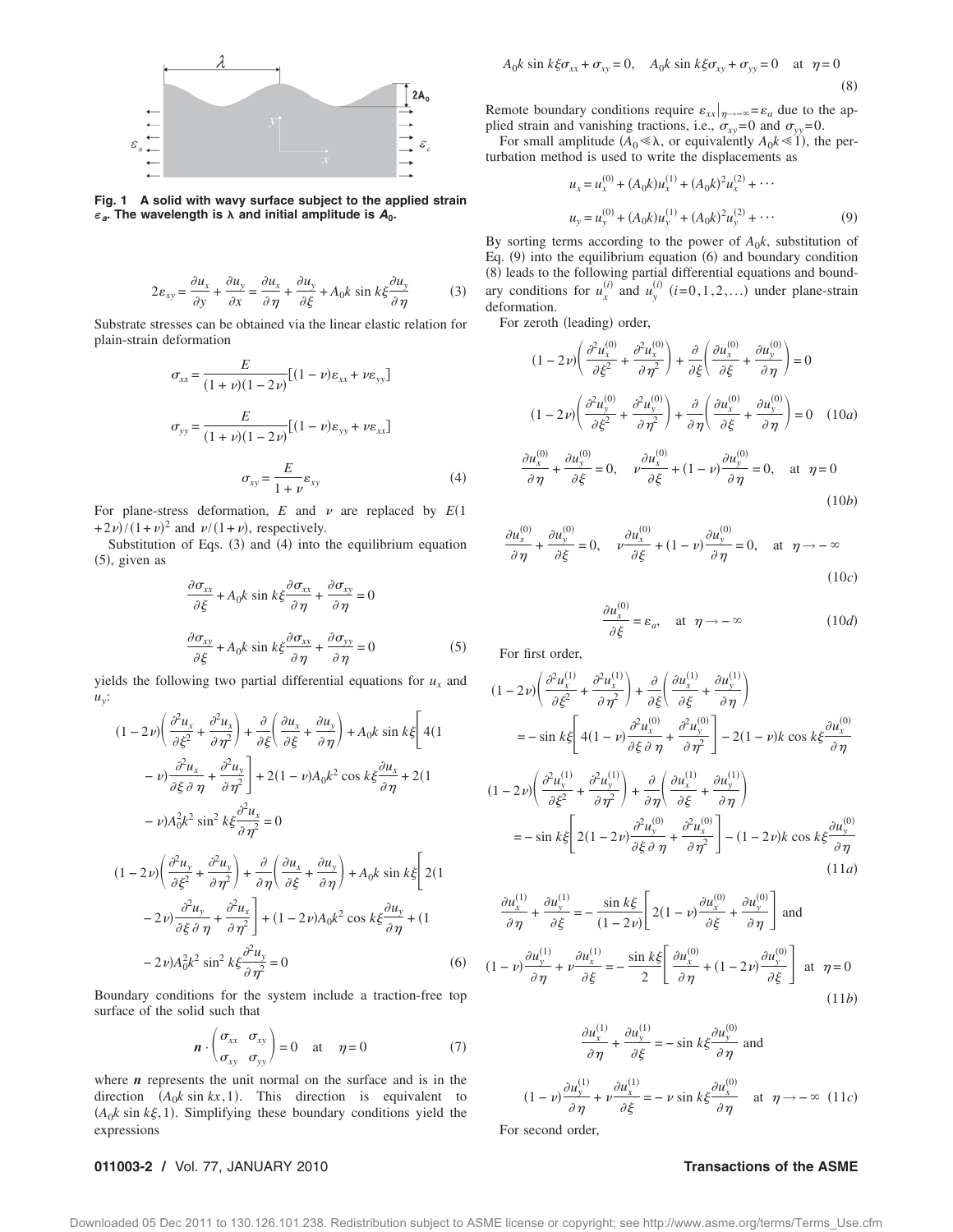$$
(1 - 2\nu) \left( \frac{\partial^2 u_x^{(2)}}{\partial \xi^2} + \frac{\partial^2 u_x^{(2)}}{\partial \eta^2} \right) + \frac{\partial}{\partial \xi} \left( \frac{\partial u_x^{(2)}}{\partial \xi} + \frac{\partial u_y^{(2)}}{\partial \eta} \right)
$$
  
=  $-2(1 - \nu)k \cos k \xi \frac{\partial u_x^{(1)}}{\partial \eta} - \sin k \xi \left[ 4(1 - \nu) \frac{\partial^2 u_x^{(1)}}{\partial \xi \partial \eta} + \frac{\partial^2 u_y^{(1)}}{\partial \eta^2} \right]$   
 $- 2(1 - \nu) \sin^2 k \xi \frac{\partial^2 u_x^{(0)}}{\partial \eta^2}$ 

$$
(1 - 2\nu) \left( \frac{\partial^2 u_y^{(2)}}{\partial \xi^2} + \frac{\partial^2 u_y^{(2)}}{\partial \eta^2} \right) + \frac{\partial}{\partial \eta} \left( \frac{\partial u_x^{(2)}}{\partial \xi} + \frac{\partial u_y^{(2)}}{\partial \eta} \right)
$$
  
= - (1 - 2\nu)k cos k\xi  $\frac{\partial u_y^{(1)}}{\partial \eta}$  - sin k\xi  $\left[ 2(1 - 2\nu) \frac{\partial^2 u_y^{(1)}}{\partial \xi \partial \eta} + \frac{\partial^2 u_x^{(1)}}{\partial \eta^2} \right]$   
- (1 - 2\nu)sin<sup>2</sup> k\xi  $\frac{\partial^2 u_y^{(0)}}{\partial \eta^2}$  (12*a*)

$$
\frac{\partial u_x^{(2)}}{\partial \eta} + \frac{\partial u_y^{(2)}}{\partial \xi} = -\frac{\sin k\xi}{(1 - 2\nu)} \left[ \frac{\partial u_y^{(1)}}{\partial \eta} + 2(1 - \nu) \frac{\partial u_x^{(1)}}{\partial \xi} + 2(1 - \nu)\sin k\xi \frac{\partial u_y^{(0)}}{\partial \eta} \right]
$$
  
+2(1 - \nu)\sin k\xi \frac{\partial u\_x^{(0)}}{\partial \eta}   
 
$$
(1 - \nu)\frac{\partial u_y^{(2)}}{\partial \eta} + \nu \frac{\partial u_x^{(2)}}{\partial \xi} = -\frac{\sin k\xi}{2} \left[ \frac{\partial u_x^{(1)}}{\partial \eta} + (1 - 2\nu) \frac{\partial u_y^{(1)}}{\partial \xi} + (1 - 2\nu)\sin k\xi \frac{\partial u_y^{(0)}}{\partial \eta} \right] \text{ at } \eta = 0
$$
  
(12*b*)

$$
\frac{\partial u_x^{(2)}}{\partial \eta} + \frac{\partial u_y^{(2)}}{\partial \xi} = -\sin k \xi \frac{\partial u_y^{(1)}}{\partial \eta}
$$
  

$$
(1 - \nu) \frac{\partial u_y^{(2)}}{\partial \eta} + \nu \frac{\partial u_x^{(2)}}{\partial \xi} = -\nu \sin k \xi \frac{\partial u_x^{(1)}}{\partial \eta} \quad \text{at} \quad \eta \to -\infty
$$
  
(12*c*)

The solution of the zeroth- $(leading)$  order of Eq.  $(10)$  is

$$
u_x^{(0)} = \varepsilon_a \xi, \quad u_y^{(0)} = -\frac{\nu}{1 - \nu} \varepsilon_a \eta \tag{13}
$$

The corresponding stress field is the plane-strain tension in the *x* direction,  $\sigma_{xx}^{(0)} = E/(1 - \nu^2) \varepsilon_a$ ,  $\sigma_{yy}^{(0)} = 0$ , and  $\sigma_{xy}^{(0)} = 0$ .

First-order solutions of Eq.  $(11)$  are

$$
u_x^{(1)} = \frac{-2 + 2\nu - k\eta \varepsilon_a}{1 - \nu} \frac{\varepsilon_a}{k} e^{k\eta} \sin k\xi
$$

$$
u_y^{(1)} = \left(\frac{-1 + 2\nu + k\eta \varepsilon_a}{1 - \nu} \frac{\varepsilon_a}{k} e^{k\eta} - \frac{\nu}{1 - \nu} \frac{\varepsilon_a}{k}\right) \cos k\xi + \frac{\varepsilon_a}{k} \qquad (14)
$$

The corresponding stress fields are  $\sigma_{xx}^{(1)} = -E\varepsilon_a e^{k\eta}/(1-\nu^2)(2$  $+k\eta$ )cos  $k\xi$ ,  $\sigma_{yy}^{(1)} = E \varepsilon_a e^{k\eta} / (1 - \nu^2) k\eta \cos k\xi$ , and  $\sigma_{xy}^{(1)}$  $\frac{(1)}{1}$  $-E\varepsilon_a e^{k\eta}/(1-\nu^2)(1+k\eta)\sin k\xi$ , which decrease exponentially away from the top surface  $\eta=0$ .

The solution to the second-order equation  $(12)$  is

$$
u_x^{(2)} = \frac{\varepsilon_a \sin 2k \xi}{2k(1 - v)} [(3 - 2v + 2k\eta)e^{2k\eta} - (3 - 2v + k\eta)e^{k\eta}]
$$

$$
u_{y}^{(2)} = \frac{\varepsilon_{a} \cos 2k\xi}{2k(1 - \nu)} [-2(\nu + k\eta)e^{2k\eta} + (2\nu + k\eta)e^{k\eta}] + \frac{2\nu + k\eta}{2k(1 - \nu)} \varepsilon_{a} e^{k\eta} - \frac{\nu}{k(1 - \nu)} \varepsilon_{a}
$$
(15)

with a corresponding stress field of

$$
\sigma_{xx}^{(2)} = \frac{E\varepsilon_a}{2(1 - \nu^2)} [2e^{2k\eta} \cos 2k\xi(3 + 2k\eta) - e^{k\eta}(3 + k\eta)(1 + \cos 2k\xi)]
$$
  
+ cos 2k\xi)]  

$$
\sigma_{yy}^{(2)} = \frac{E\varepsilon_a}{2(1 - \nu^2)} [-2e^{2k\eta}(1 + 2k\eta)\cos 2k\xi + e^{k\eta}(1 + k\eta)(1 + \cos 2k\xi)]
$$

and

$$
\sigma_{xy}^{(2)} = \frac{E\varepsilon_a \sin 2k\xi}{2(1 - v^2)} [4e^{2k\eta}(1 + k\eta) - e^{k\eta}(2 + k\eta)]
$$

These fields decrease exponentially away from the top surface  $\eta$  $=0$ 

Conditions  $u_x = u_y = 0$  at  $\xi = \eta = 0$  are imposed to eliminate the rigid body motion. Displacement along the *x* and *y* directions on the solid's top surface can be obtained by substituting Eqs.  $(13)$ – $(15)$  into Eq.  $(9)$ 

$$
u_x(\eta = 0) = \varepsilon_a x - 2A_0 \varepsilon_a \sin kx
$$
  

$$
u_y(\eta = 0) = A_0 \varepsilon_a (1 - \cos kx)
$$
 (16)  
amplitude of deformed wavy profile as

This gives the amplitude of deformed wavy profile as *A* = *A*0-

$$
=A_0(1-\varepsilon_a)\tag{17}
$$

The error is of order  $O(\varepsilon_a A_0^2/\lambda^2)$  as compared with unity, i.e., the amplitude can be written as  $A = A_0[1 - \varepsilon_a + \varepsilon_a \cdot O(A_0^2/\lambda^2)].$ 

### **3 Results and Experimental Procedures**

Samples having a wavy surface profile were fabricated in a sequential process in which features designed on a rigid silicon template were imprinted into an elastomeric polymer such as poly(dimethylsiloxane) (PDMS). The critical steps of this fabrication process are illustrated in Fig.  $2(a)$ . To generate the silicon master, plasma-enhanced chemical vapor deposition (PECVD) formed a thin (200 nm) silicon nitride layer on a Si (100) wafer (SQI, Inc.). Conventional photolithography and plasma etching formed patterns of alternating lines and spaces, creating an etch mask in the nitride layer. After stripping the remaining photoresist, the Si (100) was anisotropically etched in a hot  $(90^{\circ}C)$  isopropyl alcohol buffered 25% potassium hydroxide (KOH) solution for 35 min. Removing the nitride mask with concentrated hydrofluoric acid (49% HF) then exposed the underlying silicon surface which had saw-tooth relief features similar to the first panel of Fig. 2(a). A thin layer of photoresist (MicroChem S1805) was spin cast at 3500 rpm for 90 s onto the silicon, converting the sawtooth relief into an approximately sinusoidal shape able to be replicated in a compliant material like PDMS.

Two consecutive molding steps were used to reproduce the smoothed surface profile of the silicon/photoresist structure in a thin (300  $\mu$ m) layer of PDMS supported by a glass substrate. The inverse of the saw-tooth profile was generated in a layer (75  $\,\mu$ m) of negative tone photoresist (SU-8 50; MicroChem Corp.) by pressing the glass/PDMS element into liquid SU-8 on a thin (100  $\mu$ m) plastic substrate (PET), flood exposing the system with ultraviolet light ( $\lambda = 365$  nm) for 30–40 s from both the top and bottom, followed by a 5 min hotplate bake at 65°C. After separating the PDMS and cured SU-8, spin-casting a layer of SU-8 2 (MicroChem Corp.) diluted to  $\frac{1}{2}$  volume fraction with SU-8 thin-

#### **Journal of Applied Mechanics** JANUARY 2010, Vol. 77 **/ 011003-3**

Downloaded 05 Dec 2011 to 130.126.101.238. Redistribution subject to ASME license or copyright; see http://www.asme.org/terms/Terms\_Use.cfm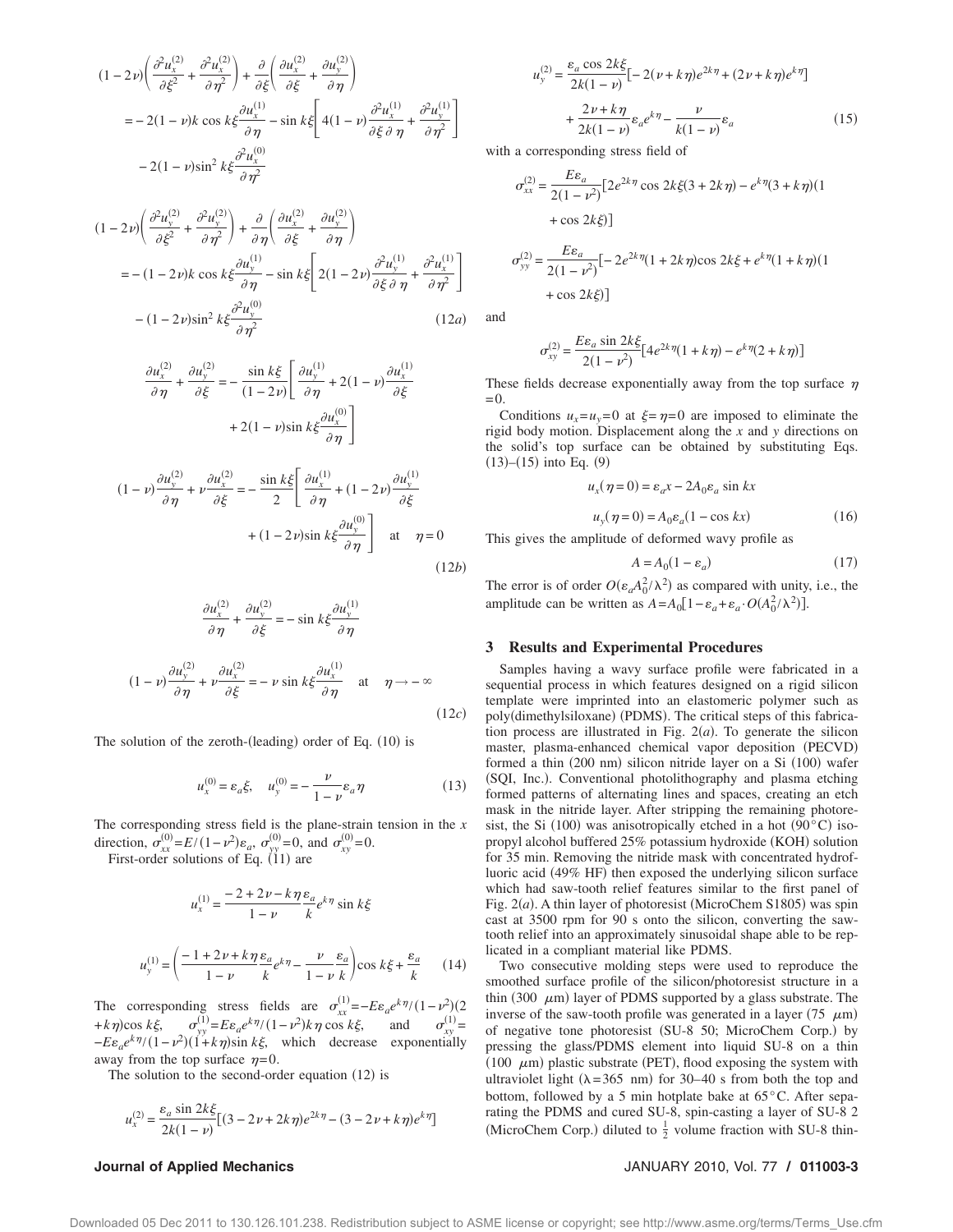

Fig. 2 Critical fabrication steps for generating wavy surface profiles in PDMS, (a). Anisotropic etching of a Si (100) wafer yields a saw-tooth surface relief, which after partial **smoothing can be replicated through sequential imprinting into layers of PDMS prepolymer** "**i**…**. The approximately sinusoidal relief can be molded into a layer of SU-8 supported** on a plastic substrate (ii), cured, and undergone a final smoothing step. The molded SU-8 is then used as a template for a final PDMS imprinting step, (iii). The resulting **PDMS** substrate has a sinusoidal profile like that in  $(b)$ , with a wavelength of 49  $\mu$ m and **tunable peak to valley amplitude.**

ner onto the molded SU-8 smoothed the relief valleys. A final molding step was used to replicate the fully smoothed, sinusoidal surface in a PDMS substrate of specified thickness  $(\sim 2$  mm), as in Fig.  $2(b)$ .

The mechanics of these structures were examined through surface profilometry at various levels of strain. Rectangular samples  $(20 \times 5 \times 2 \text{ mm}^3)$  having wavy surface profiles were clamped at each end in a custom designed tensioning stage, which was used to uniaxially strain the samples. At small strains  $(<6\%)$ , changes in the profile amplitude and wavelength were measured using a profilometer (Dektak 3030). Figure 3 compares experimentally measured amplitudes *A* (denoted by squares) versus the applied strain  $\varepsilon_a$  for a wavy PDMS substrate  $(E=2 \text{ MPa}, \nu=0.48)$  [28] with a wavelength  $\lambda = 49$   $\mu$ m and initial amplitudes of  $A_0 = 6.7$ , 8.4, and 9.7  $\mu$ m. The analytical solution of Eq. (17), also shown in Fig. 3 and denoted by the solid lines, agrees well with the experiments for  $A_0$ =6.7 and 8.4  $\mu$ m, but is slightly lower than the experimental data for  $A_0 = 9.7$   $\mu$ m.

Finite element methods were also used to study a wavy PDMS profile subject to stretching. For simulations, we used the plane-



**Fig. 3 The analytical, experimental, and numerical results of amplitude** *A* versus the applied strain  $\varepsilon$ <sub>a</sub> for a wavy PDMS (*E*  $=$  2 MPa,  $\nu$ =0.48), with wavelength  $\lambda$ =49  $\mu$ m and initial ampli**tudes** *A***0=6.7, 8.4, and 9.7 m. Fig. 4 Finite element mesh for the solid with the wavy surface**

strain element CPE4 in the ABAQUS finite element program [29], and linear geometry was used since the strain level is very small in the current study. Figure 4 shows the basic finite element mesh with a much finer mesh at the wavy surface; the smallest element size is 0.5  $\mu$ m. Numerical results from the finite element analysis are shown by circles in Fig. 3, and agree well with the experimental measurements.

The analytical solution (17) exhibits better agreement with experiments and finite element analysis for  $A_0 = 6.7$  and 8.4  $\mu$ m than with  $A_0 = 9.7$   $\mu$ m. This is due largely to the small amplitude assumptions,  $A_0/\lambda \ll 1$ , of the perturbation method. Figure 5 illustrates the distribution of tangential strain  $\varepsilon$ <sub>tt</sub> of the wavy surface. The analytical solution, up to the second order, is

$$
\varepsilon_{tt} = \varepsilon_a [1 - 2A_0 k \cos kx - (A_0 k)^2 (1 - \cos 2kx)] \tag{18}
$$

and is indicated by the dotted lines in Fig. 5 for a wavelength  $\lambda$ = 49  $\mu$ m, and small amplitude  $A_0 = 3 \mu$ m and large amplitude  $A_0 = 9.7 \mu$ m. The zeroth-order solution is the uniform strain,  $\varepsilon_{tt}$  $=\varepsilon_a$ , shown by the horizontal solid line in Fig. 5, while the solution up to the first order is  $\varepsilon_{tt} = \varepsilon_a (1 - 2A_0 k \cos kx)$  shown as dashed curves. For  $A_0 = 3$   $\mu$ m, the difference between the firstand second-order solutions (dashed versus dotted lines) is small, and the wavy surface is in tension  $(\varepsilon_{tt} > 0)$ . For  $A_0 = 9.7$   $\mu$ m, the difference between the first- and second-order solutions (dashed versus dotted lines) becomes quite large, and part of the wavy surface is in compression  $(\varepsilon_{tt} < 0)$ . Results from the finite element analysis are also shown in Fig. 5 for comparison. For  $A_0 = 3$   $\mu$ m, the second-order solution has better agreement with finite element



### **011003-4 /** Vol. 77, JANUARY 2010 **Transactions of the ASME**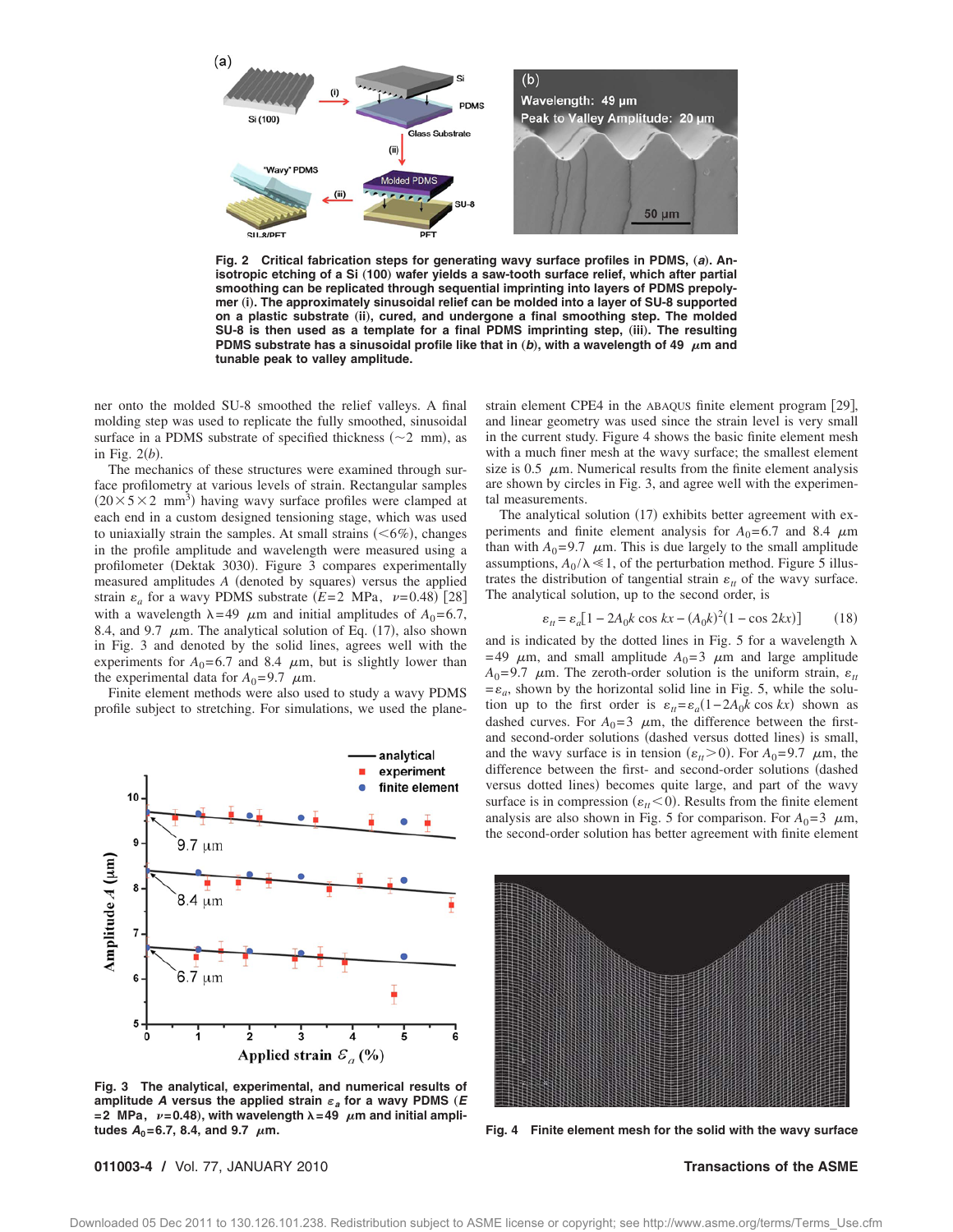

**Fig. 5 Distribution of tangential strain** *εtt* **of the wavy surface up to the zeroth-, first-, and second-order normalized by the applied strain**  $\varepsilon_a$ **. The wavelength is λ=49**  $\mu$ **m, and initial** amplitudes are (a)  $A_0=3$   $\mu$ m and (b)  $A_0=9.7$   $\mu$ m. The results from the finite element analysis **are also shown.**

analysis than the first-order solution. However, for  $A_0 = 9.7 \mu m$ , the difference between the analytical solution and the finite element analysis is still large. This is because the error of the ratio  $\varepsilon_{tt}/\varepsilon_a$  given by Eq. (18) is of order  $O[(A_0k)^3]$ , which is very small for  $A_0 = 3$   $\mu$ m, but for  $A_0 = 9.7$ ,  $A_0 k \sim 1$ .

## **4 An Analytical Solution for the Wavy Thin Film/ Substrate System**

Compliant wavy substrate with conformally integrated stiff thin film provides an alternative approach to fabricate stretchable electronics  $[27]$ . This avoids introducing any initial strain into the thin film, and thus achieves both high stretchability and compressibility. Fabrication of this wavy thin film/substrate system is the same to the process described in Sec. 3, except that thin Au films are deposited onto the SU-8 surface before the final molding step. Detailed information for fabricating such a system can be found in Ref. [27].

The profile of the wavy thin film/substrate system before deformation is described as  $y = A_0 \cos kx$ . It changes to  $y = (A_0$  $-B$ )cos *kx* after a small applied strain  $\varepsilon_a$  in the *x* direction. The wavy substrate in this system could be modeled as a semi-infinite solid with a wavy surface profile  $y = A_0 \cos kx$  that is subject to a normal displacement,  $u_y = B \cos kx$ . It has been established [21,27] that the effect of interface shear traction is negligible, since the elastic modulus of the PDMS substrate  $(\sim 2 \text{ MPa})$  is several orders of magnitude smaller than that of Au film  $(\sim 70 \text{ GPa})$ . Equations  $(1)$ – $(6)$  in Sec. 3 remain valid, however the traction-free boundary conditions (7) must be modified to yield

$$
u_y = B \cos kx
$$
  

$$
\mathbf{n} \cdot \begin{pmatrix} \sigma_{xx} & \sigma_{xy} \\ \sigma_{xy} & \sigma_{yy} \end{pmatrix} \cdot t = 0
$$
 at  $\eta = 0$  (19)

where the second equation represents the vanishing shear traction, and  $t$  is the unit vector along the tangential direction  $(1,$  $-A_0k$  sin  $k\xi$ ).

The zeroth-(leading), first-, and second-order solutions then become

$$
u_x^{(0)} = \varepsilon_a \xi, \quad u_y^{(0)} = -\frac{\nu}{1 - \nu} \varepsilon_a \eta \tag{20}
$$

$$
u_x^{(1)} = \frac{e^{k\eta} \sin k\xi}{2k(1-\nu)} \bigg[ (1 - 2\nu + k\eta) \frac{B}{A_0} - (3 - 2\nu + k\eta) \varepsilon_a \bigg]
$$

$$
u_y^{(1)} = \frac{\cos k\xi}{2k(1-\nu)} \left\{ -2\nu\varepsilon_a + e^{k\eta} \left[ (2 - 2\nu - k\eta) \frac{B}{A_0} + (2\nu + k\eta)\varepsilon_a \right] \right\}
$$
(21)

$$
u_x^{(2)} = \frac{\sin 2k\xi}{16k(1 - \nu)^2} \left\{ 4(1 - \nu)e^{k\eta} \left[ \frac{B}{A_0} (2 - 2\nu + k\eta) - \varepsilon_a (4 - 2\nu + k\eta) \right] - e^{2k\eta} \left\{ \frac{B}{A_0} [5 - 12\nu + 8\nu^2 + 2(3 - 4\nu)k\eta] - \varepsilon_a [19 - 28\nu + 8\nu^2 + 2(5 - 4\nu)k\eta] \right\} \right\}
$$
  

$$
u_y^{(2)} = \frac{\cos 2k\xi}{16k(1 - \nu)^2} \left\{ 4(1 - \nu)e^{k\eta} \left[ \frac{B}{A_0} (1 - 2\nu - k\eta) + \varepsilon_a (1 + 2\nu + k\eta) \right] - 2e^{2k\eta} \left\{ \frac{B}{A_0} [2(1 - 3\nu + 2\nu^2) - (3 - 4\nu)k\eta] + \varepsilon_a [2(1 - 3\nu + 2\nu^2) - (3 - 4\nu)k\eta] \right\} \right\}
$$

$$
+ k \eta \Big] - 2e^{2k\eta} \Big\{ \frac{2}{A_0} [2(1 - 3\nu + 2\nu^2) - (3 - 4\nu)k\eta] + \varepsilon_a [2(1 - 4\nu + \nu - 2\nu^2) + (5 - 4\nu)k\eta] \Big\} \Big\} + \frac{1}{4k(1 - \nu)} \Big\{ e^{k\eta} \Big[ \frac{B}{A_0} (1 - 2\nu + k\eta) + \varepsilon_a (1 + 2\nu + k\eta) \Big] - \Big[ \frac{B}{A_0} (1 - 2\nu) + \varepsilon_a (1 + 2\nu) \Big] \Big\}
$$
\n(22)

The strain energy *U* per wavelength can be obtained analytically. For applied strain  $\varepsilon_a = 0$ , it is given by

$$
U(\varepsilon_a = 0) = \frac{\pi}{4} \frac{E}{1 - \nu^2} B^2
$$
 (23)

It shows excellent agreement with the finite element analysis in Fig. 6 versus the ratio  $B/A_0$  for the wavelength  $\lambda = 49 \mu m$  and amplitude  $A_0 = 3$   $\mu$ m.

The derivative of strain energy *U* per wavelength with respect to *B*, which is necessary in the study of thin film/substrate system, is given by

$$
\frac{dU}{dB} = \frac{\pi}{2} \frac{E}{1 - \nu^2} (B + \varepsilon_a A_0)
$$
\n(24)

It is important to account for the second-order term in the above expression since *U* is a quadratic function of the displacement,  $u = u^{(0)} + (A_0 k)u^{(1)} + (A_0 k)^2 u^{(2)} + \cdots$ . The strain energy *U* per wavelength can be similarly written as  $U = U^{(0)} + (A_0 k)U^{(1)}$ 

#### **Journal of Applied Mechanics** JANUARY 2010, Vol. 77 **/ 011003-5**

Downloaded 05 Dec 2011 to 130.126.101.238. Redistribution subject to ASME license or copyright; see http://www.asme.org/terms/Terms\_Use.cfm